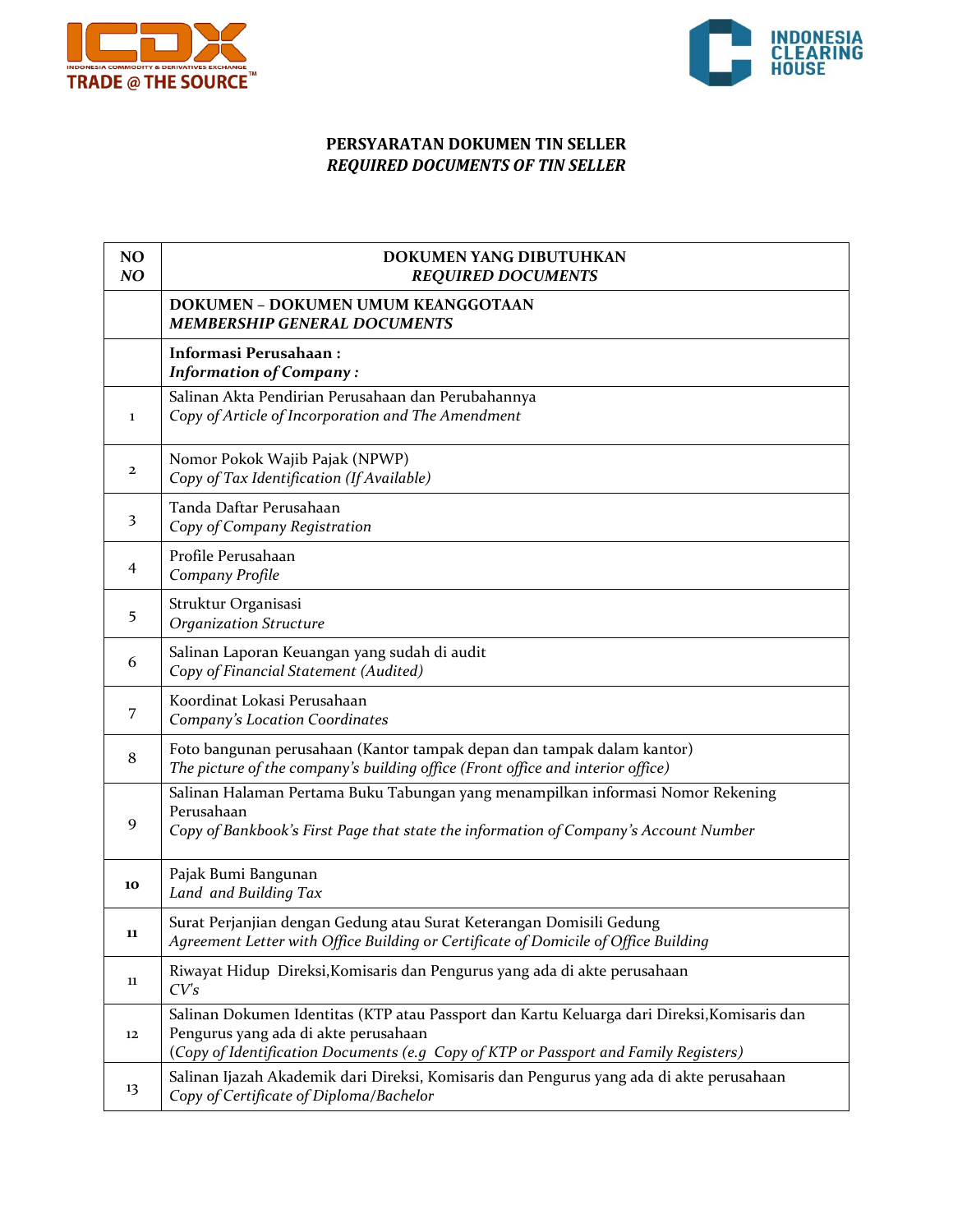



| 14 | Salinan Foto Terbaru 4x6<br>Copy of Latest Pass Photo size 4x6                                                                                                                                                                                                                                                                         |
|----|----------------------------------------------------------------------------------------------------------------------------------------------------------------------------------------------------------------------------------------------------------------------------------------------------------------------------------------|
| 15 | Salinan Kartu Keluarga<br>Copy of Family Registers Card                                                                                                                                                                                                                                                                                |
| 16 | Informasi Kepemilikan dan Komposisi Pemegang Saham                                                                                                                                                                                                                                                                                     |
| 17 | Shareholding in the Company or any related entity information<br>Informasi kepentingan yang signifikan dalam perusahaan lain, dan informasi jabatan direktur dan /<br>atau kemitraan lainnya (Jika Ada)<br>Significant interests in other companies, and other directorships and / or partnerships held<br>information (If Applicable) |
| 18 | Form PIC Specimen*<br>PIC Form Specimen*                                                                                                                                                                                                                                                                                               |
| 19 | Salinan Surat Izin Usaha Perdagangan (SIUP)<br>Copy of Business License                                                                                                                                                                                                                                                                |
| 20 | Salinan Surat Keterangan Domisili Perusahaan<br>Company Domicile Certificate                                                                                                                                                                                                                                                           |
| 21 | Surat Pernyataan telah melunasi Kewajiban Negara *<br>The Statement has settled the State Obligations *                                                                                                                                                                                                                                |
| 22 | Surat Pernyataan Pemegang ET-Timah tentang Jaminan Mutu *<br>ET-Tin Holders Statement Letter on Quality Assurance *                                                                                                                                                                                                                    |
| 23 | Surat Pernyataan Pemegang ET-Timah tentang Jaminan Impurities *<br>ET-Tin Holders Statement Letter on Impurities Guarantee *                                                                                                                                                                                                           |
| 24 | Salinan Surat Keterangan Asal (SKA) Bahan Baku Biji Timah yang diterbitkan oleh Surveyor<br>Copy of Certificate of Origin (SKA) of Tin Raw Material issued by Surveyor                                                                                                                                                                 |
| 25 | Salinan Cerificate of Analysis (COA) Kualitas Timah yang diterbitkan oleh Surveyor<br>Copy of Cerificate of Analysis (COA) of Tin Quality issued by Surveyor                                                                                                                                                                           |
| 26 | Salinan Surat Pengakuan Exportir Terdaftar Timah (ET-Timah)<br>Copy of Certificate of Registered Exporter of Tin (ET-Tin)                                                                                                                                                                                                              |
| 27 | Salinan Persetujuan Ekspor (PE) Timah Murni Batangan<br>Copy of Export Approval (PE) of Tin Ingot                                                                                                                                                                                                                                      |
| 28 | Salinan Sertifikat Clear n Clean (CNC)<br>Copy of Clear n Clean (CNC) Certificate                                                                                                                                                                                                                                                      |
| 29 | Salinan Ijin Usaha Pertambangan (IUP) Operasi Produksi atau IPR (Ijin Pertambangan Rakyat) atau<br>IUP Operasi Produksi Khusus untuk Pengolahan dan Pemurnian, IUP Operasi Produksi Khusus<br>untuk Pengangkutan Penjualan.<br>Surat Perjanjian Kerjasama dengan IUP Operasi Produksi, IPR/IUP Operasi Produksi                        |